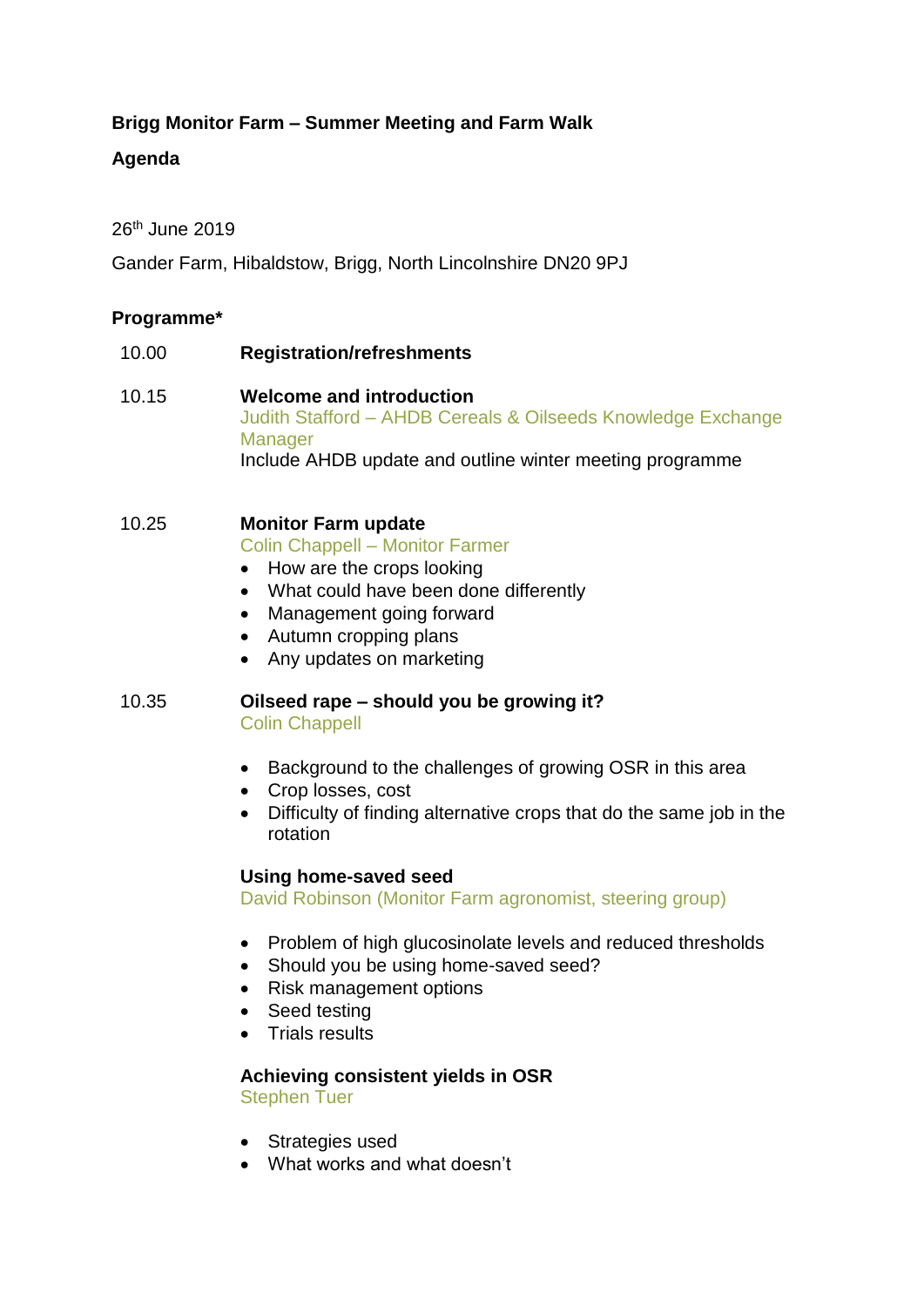- Drilling date, seed rate, varieties
- Effects of soil type
- Pests and diseases strategies

### 11.30 **Farm walk**

Discussion to be led by Colin Chappell and David Robinson

- View problems areas, including any compacted headlands
- Discuss field scale drilling protocol including when to drill the headland
- Effect of cultivations and why drill type makes a difference
- Discuss thoughts on changes to drilling strategy
- View and discuss winter wheat in drilling trial area viewed in last November's meeting
- Role of cover crops five different seed mixtures
- How the cover crops grew, method of destruction
- Any differences in following crops
- Dig soil pits to assess soil health
- Discuss which soils look most "healthy" and how we assess it
- Potential yields, expected and actual yields
- Direct drilling into cover crops
- Comments on drill type, seed placement and establishment
- Use of precision farming and use of data
- Changing the rotation the current situation
- Dealing with weed burdens, pests and diseases any that have been particularly challenging this year

### **Discuss options for alternative crops in the rotation**

- Recap on reasons for changing/extending the rotation
- Possible options available, including maize, grass
- Contracts
- What might work well in this area?
- $\bullet$  How could grass fit in previous cultivations, sowing method, length of grass ley, what will happen to it afterwards
- What could the grass be used for?
- Arrangement with other farmer(s) for use of grass
- Any other possible alternative crops for this region

### 13.00 **Review of pesticide handling**

View current arrangements and discuss any progress with upgrading facilities Where to obtain advice Overcoming obstacles to upgrading Working with industry organisations such as Anglian Water and Catchment Sensitive Farming